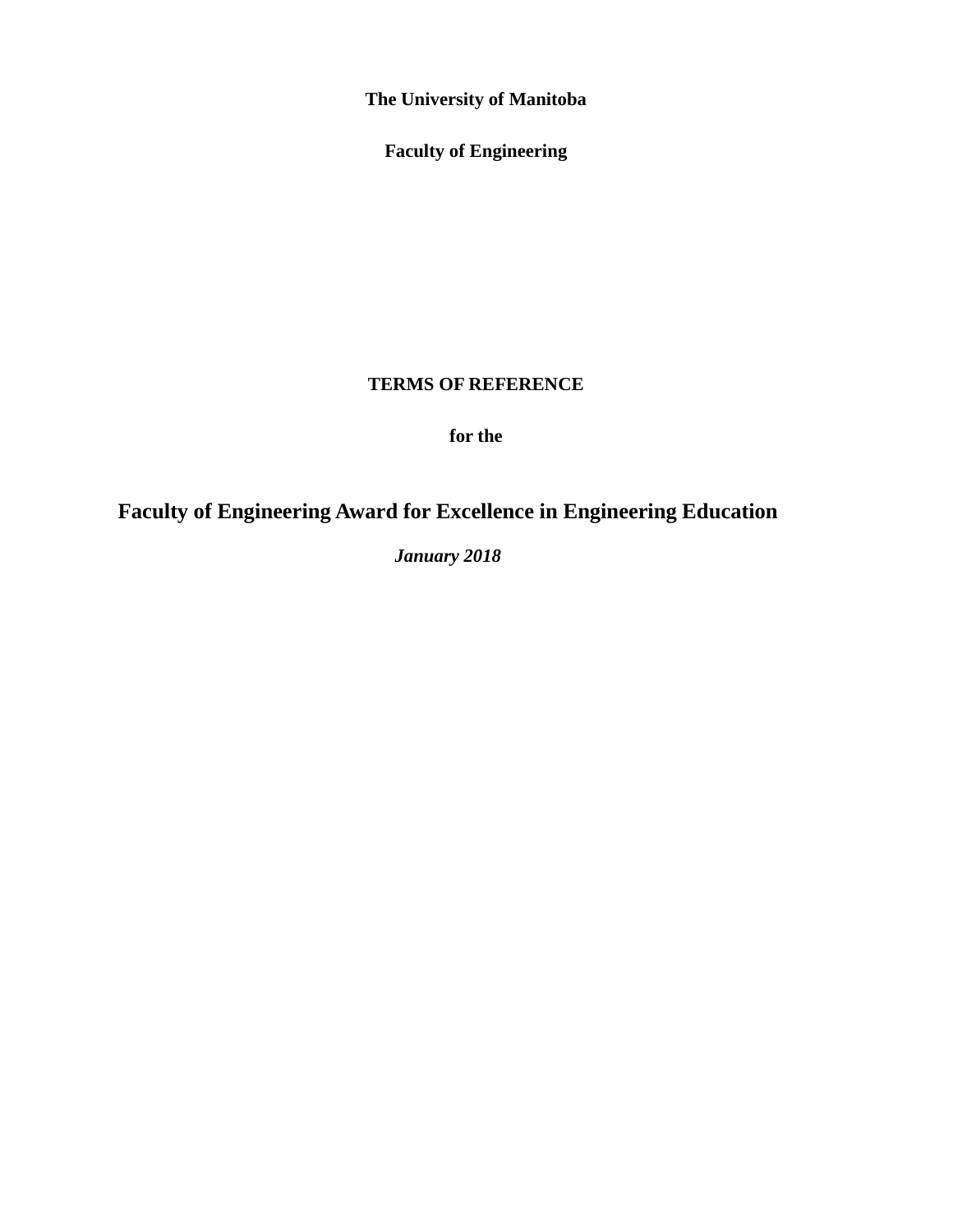### **Faculty of Engineering Award for Excellence in Engineering Education**

## **Terms of Reference January 2018**

The Excellence in Engineering Education Award is established by the Faculty of Engineering to recognize exceptional contributions of professors and educators to the quality of teaching and learning. The award is based on achievements in one or more of the following categories:

- 1. Development of undergraduate and graduate courses and program engineering curricula
- 2. Research in engineering education: pedagogy, analysis, quality, outcomes assessment
- 3. Introduction and assessment of emerging teaching methods and teaching innovations
- 4. Integration of faculty research in undergraduate education
- 5. Enhancing the learning of students through numerical simulation and hands-on laboratories
- 6. Mentorship of students participating in national and international competitions
- 7. Facilitating challenging, engaging and stimulating classroom learning environment
- 8. Authorship of engineering textbooks
- 9. Leadership in engineering education: collaborations, national and international initiatives
- 10. Development and delivery of industry training programs

#### **Eligibility**

- ─ Academic staff and instructors of courses offered by the faculty of engineering or courses in other faculties that are delivered primarily to engineering students are eligible for this award.
- ─ Individuals will be eligible to hold this award only once every five years.
- ─ Each nominee must have a minimum of three years of University teaching experience.

#### **Process**

Nominations should be submitted to the Dean of Engineering no later than March 1 in an academic year. Nominations may be made on behalf of individuals or groups, and should include the following

- ─ Resume of the nominee or group of nominees.
- ─ One-page statement articulating the achievements of the nominee in the area of Engineering Education.
- ─ Where appropriate, supporting documentation and evidence of contributions, for example, selected materials from a Teaching Dossier.

#### **Selection criteria**

- The evaluation of nominations will be made by the Faculty of Engineering Award for Excellence in Engineering Education Committee which is chaired by the Associate Dean (Undergraduate Programs) and the membership will consist of one faculty member from each department (preferably chosen from previous recipients), 2 undergraduate student representatives identified by UMES, and the Director of the Centre for Engineering Professional Practice and Engineering.
- ─ The committee will establish criteria for ranking of nominations based on the terms of reference.
- ─ One award recipient will be selected in each academic year. The selection will be made by March 31.